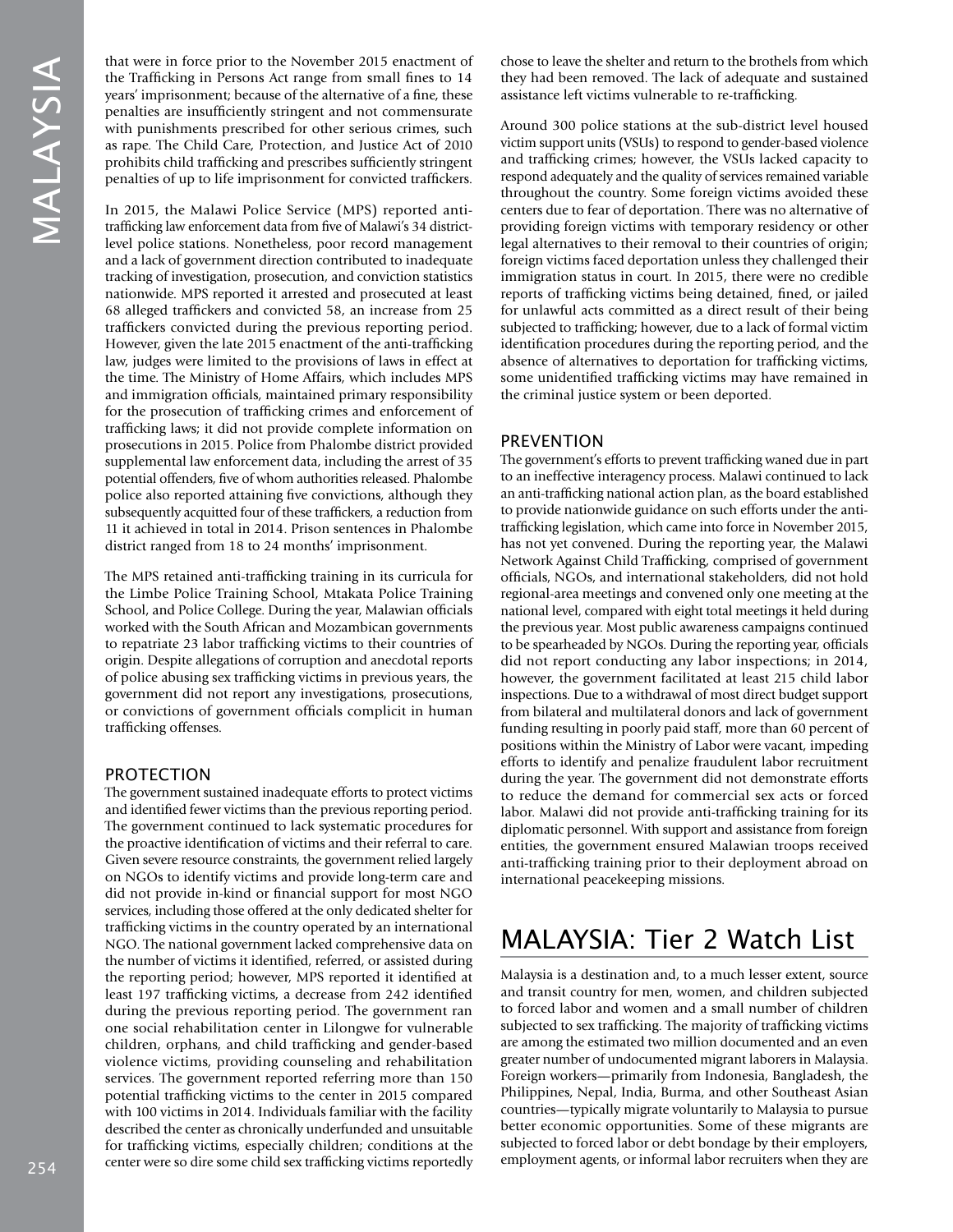unable to pay the fees for recruitment and associated travel. Foreign workers employed by outsourcing or contract labor companies, which may or may not have oversight of personnel issues or day-to-day working conditions, have heightened vulnerabilities to exploitative labor conditions and a reduced ability to resolve disputes. Agents in labor source countries may impose onerous fees on workers before they arrive in Malaysia, in some cases causing debt bondage. Foreign workers in Malaysia and the companies which employ them are subject to a range of government fees for immigration processing, foreign worker levies, and other administrative processes. The law allows many of the fees, which are initially paid by employers, to be deducted from workers' wages, incentivizing employers to prevent workers from ending their employment before fees are recouped. Government regulations placed the burden of paying some immigration and employment authorization fees on foreign workers; this practice makes workers more susceptible to debt bondage. Authorities report organized crime syndicates are responsible for some instances of trafficking. Corruption among immigration and police officers remains a problem and impedes efforts to address trafficking.

Some migrant workers on palm oil and agricultural plantations, at construction sites, in the electronics industry, and in homes as domestic workers are subjected to practices that can indicate forced labor, such as passport retention—both authorized and unauthorized—and contract violations, restricted movement, wage fraud, and imposition of significant debts by recruitment agents or employers. Discoveries of migrant camps and mass graves along the border with Thailand in 2015 generated reports some officials were complicit in facilitating migrant smuggling, which may have included trafficking crimes. In previous years, some forced labor victims—such as Cambodian and Burmese men on Thai fishing boats in Malaysian waters—escaped their traffickers in Malaysian territory. After reports of abuse, the Cambodian government instituted a ban in 2011 on its citizens becoming maids in Malaysia. The ban was lifted in December 2015 after the signing of two memoranda of understanding between the Governments of Cambodia and Malaysia to improve regulation of foreign worker contracts and protect workers' rights; some Cambodian women remain subjected to domestic servitude. In efforts to circumvent anti-trafficking protections established by the Indonesian government, there are reports that some Indonesian workers may transit Malaysia legally en route to Middle Eastern countries, where some may be subjected to domestic servitude. Although significantly fewer than the number of forced laborers, some young foreign women—mainly from Southeast Asia, and to a much lesser extent Africa—are recruited ostensibly for legal work in Malaysian restaurants, hotels, and beauty salons, but are instead forced into prostitution. Some Vietnamese women and girls enter into brokered marriages in Malaysia and are forced into prostitution.

The more than 150,000 registered refugees and asylum-seekers in Malaysia lack formal status or the ability to obtain legal work permits, leaving them vulnerable to trafficking. Many refugees incur large smuggling debts, which traffickers use to subject some refugees to debt bondage. Children from refugee communities in Peninsular Malaysia are reportedly subjected to forced begging. A large population of Filipino Muslims resides illegally in Sabah, some of whom are vulnerable to trafficking. Few Malaysian citizens are subjected to trafficking internally and abroad.

The Government of Malaysia does not fully meet the minimum standards for the elimination of trafficking; however, it is making significant efforts to do so. Despite these measures, the government did not demonstrate overall increasing antitrafficking efforts compared to the previous reporting period; therefore, Malaysia is placed on Tier 2 Watch List for the second consecutive year. In July 2015, Parliament passed amendments to the existing anti-trafficking law to reform its victim protection system; these amendments legally came into force in November. The government co-chaired, with an internationally recognized trafficking expert, a consultation session with civil society stakeholders to develop implementing regulations for the amendments, focusing on legal changes allowing trafficking victims to live and work outside of government facilities; it then hosted two subsequent consultation sessions with civil society. In unparalleled form, the government shared the full text of draft implementing regulations with more than 40 invited participants in advance of each consultation session and collaborated with NGOs and international organization representatives to make line by line edits to the drafts during the last two sessions. The regulations were completed in March 2016 but awaited formal adoption at the close of the reporting period. In an effort to allow victims to move freely and work outside government facilities, the government collaborated with an international hotel chain to identify employment opportunities, advertised the positions to more than 100 trafficking victims, issued work permits to four trafficking victims, and arranged medical screenings as part of the work permit approval process for an additional five victims during the year. However, two of the first four workers subsequently left their jobs, and many victims declined to participate in the program, citing a desire to return home instead. Malaysia initiated fewer trafficking investigations and prosecutions compared to last year, but increased convictions from three to seven. Sentences for convicted traffickers varied, but some were insufficiently stringent. The government questioned several officials after the discovery of mass graves on the Thai border, but did not prosecute any officials during the reporting period for complicity in trafficking crimes. The government maintained a dedicated anti-trafficking police force, doubled the number of specialized anti-trafficking labor inspectors, and increased the number of specialized trafficking prosecutors. The government did not convict any employers for unauthorized retention of passports, despite pervasive passport retention and the inherent difficulty in determining if an employee has willingly allowed his or her employer to safeguard the passport. This marks a decrease from one such conviction in 2014. Malaysia continued its government-sponsored trafficking prevention efforts, including public awareness campaigns and the signing of nine bilateral memoranda of understanding with labor source countries to improve regulation of foreign worker contracts and protect workers' rights.



### RECOMMENDATIONS FOR MALAYSIA:

Adopt, publicly gazette, and fully implement the regulations for the 2015 amendments to the anti-trafficking law and allow trafficking victims to obtain employment and move freely in and out of government and NGO facilities; increase the number and effectiveness of trafficking prosecutions and convictions,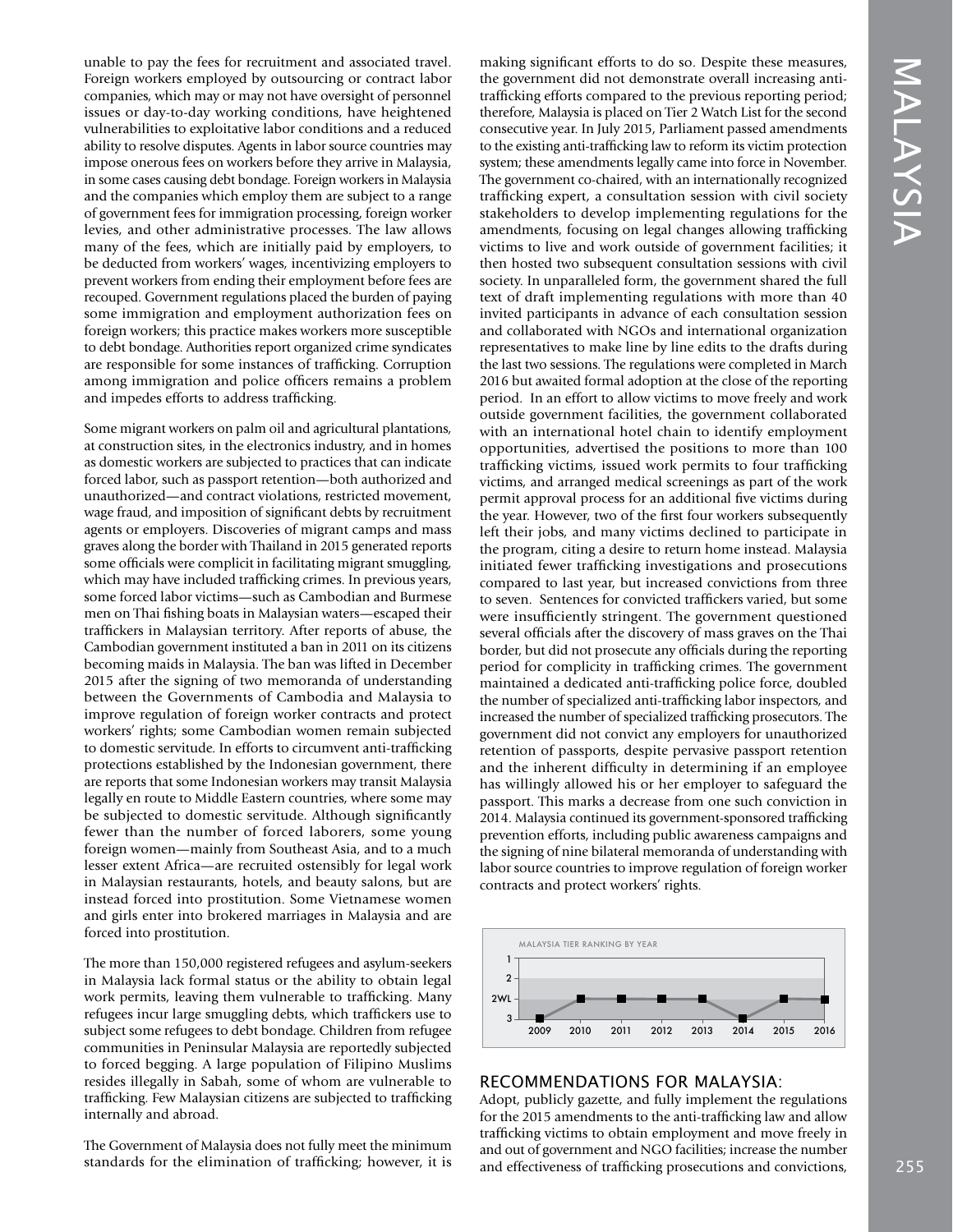including of complicit officials, through improved collaboration across law enforcement agencies, stronger cooperation between law enforcement officers and prosecutors, more effective investigations, reduced court delays, and increased judicial familiarity with the full range of trafficking crimes, particularly forced labor; increase the capacity of labor inspectors to identify trafficking victims among vulnerable groups, such as migrant workers, and to effectively investigate labor trafficking; readjust the foreign worker levy schedule to make employers, not employees, responsible for government-imposed fees; improve case management and communication with trafficking victims, including through increased prosecutor-victim interaction at least two weeks prior to trial in compliance with the attorney general's directive; increase collaboration with and allocate additional funding to credible and effective NGOs that house and counsel victims, including in respective native languages; ensure that workers, including domestic workers, are fully informed of their rights to maintain access to their passports at any time, without delay or approval, and without consequence to their status and relationship with their employer, and include language explicitly stating that passports will remain in the employee's possession in model contracts and future bilateral memoranda of understanding with labor source countries; effectively enforce the law prohibiting employers from retaining passports without employees' consent, educate workers and employers on foreign worker rights, including legal recourses and remedies against traffickers, and ensure employers provide lockers or other secure passport storage facilities; expand labor protections for domestic workers, continue investigating allegations of domestic worker abuse, and educate employers about domestic workers' rights; and fully implement the 2016- 2020 national plan to combat trafficking.

## PROSECUTION

The government demonstrated uneven anti-trafficking law enforcement efforts. These efforts resulted in a decreased number of investigations and prosecutions, but an increase in trafficking convictions from three to seven. Malaysia's 2007 Anti-Trafficking in Persons Act—amended in 2010 and again in 2015—prohibits all forms of human trafficking and prescribes punishments of up to 20 years' imprisonment, which are sufficiently stringent and commensurate with those prescribed for other serious offenses, such as rape. In 2015, the government completed 158 investigations of potential trafficking cases—a decrease from 186 in 2014—and reported 247 arrests for suspected trafficking crimes, a figure that was unavailable in the previous year. Officials continued to rely on labor inspections and reports from workers to initiate labor trafficking investigations. The government initiated prosecutions against 38 alleged trafficking offenders—including 24 for sex trafficking and 14 for forced labor—down from 54 prosecutions initiated the previous year. The government convicted seven traffickers—five for sex trafficking and two for labor trafficking—marking an increase from three traffickers convicted in 2014. Sentences for convicted traffickers varied; the average was five years in prison. However, the majority of sentences were weak and incommensurate with those prescribed for other serious offenses, including a trafficker who was administered one day in prison plus a fine of RM 20,000 (\$5,000), and three others who given sentences of one to three and one-half years' imprisonment. The Attorney General's Chambers reported a majority of prosecutors were complying with the 2014 written directive requiring them to engage with victims at least two weeks prior to trial to better understand and address victims' concerns about the process and duration of trials. However, the limited availability of certified interpreters

and Malaysia's decentralized jurisdictions remained challenges. The government continued to pursue cases that could not meet the evidentiary standard for the anti-trafficking law, re-classifying them under the Employment Act, the Immigration Act, and other related laws for prosecution. However, accountability for traffickers remained disproportionately low compared to the scale of the human trafficking problem in the country.

The Royal Malaysia Police maintained a specialized antitrafficking unit, and the labor department doubled its specialized trafficking enforcement team to approximately 30 during the reporting period. The Attorney General's Chamber appointed 13 additional trafficking-specialist deputy public prosecutors throughout Malaysia, raising the total to 42, an increase from the 29 on staff in 2014. The government's enforcement of the prohibition on unauthorized passport retention by employers remained limited. The government did not prosecute any employers for this crime in 2015; in 2014, it convicted one defendant for unlawfully withholding 29 employees' passports and fined him RM 5,000 (\$1,400). The practice of passport retention remained widespread and problematic; Malaysian law allows employers to hold workers' passports with the workers' permission, but it is difficult to determine if workers have freely given permission and some employers may retain the passports in order to preclude workers from changing jobs.

Each of Malaysia's five enforcement agencies continued to conduct anti-trafficking trainings for an unknown number of officials, focusing on victim protection, law enforcement, and prosecution, among other topics. The government facilitated 10 national briefing sessions at state levels to inform relevant agencies on critical aspects of the 2015 amendments to the anti-trafficking law. Government representatives organized a course for the judicial sector during which the Attorney General's Chamber briefed sitting judges on elements of human trafficking. During the year, Malaysian officials participated in a specialized course and bilateral meeting facilitated by the Philippine regional police on cross-border trafficking issues. The May and August 2015 discoveries of migrant camps and mass graves along the border with Thailand fueled reports corrupt officials facilitated migrant smuggling, which may have included trafficking crimes. Although Malaysian authorities detained an unknown number of police and forestry officials for questioning, the government did not report any prosecutions or convictions of government officials complicit in trafficking.

## PROTECTION

The government made some efforts to protect victims. The government continued to reform its victim protection system, including some progress on a regulatory framework to allow victims' freedom of movement and right to work. In July 2015, Parliament passed amendments to the anti-trafficking law, which officially went into force in November 2015. The revised law allows victims to work and to move freely in and out of government facilities; allows the court to order convicted traffickers to pay restitution to trafficking victims and provides an avenue for trafficking victims to bring civil suits against their abusers; expands interim protection orders from 14 to 21 days to allow for more thorough investigations; allows NGOs to house victims legally as designated protection officers; and institutionalizes a high level anti-trafficking committee. With some international funding, the government and an internationally recognized trafficking expert co-chaired a consultation session with civil society stakeholders to solicit feedback and recommendations on the development of implementing regulations for the amendments to the anti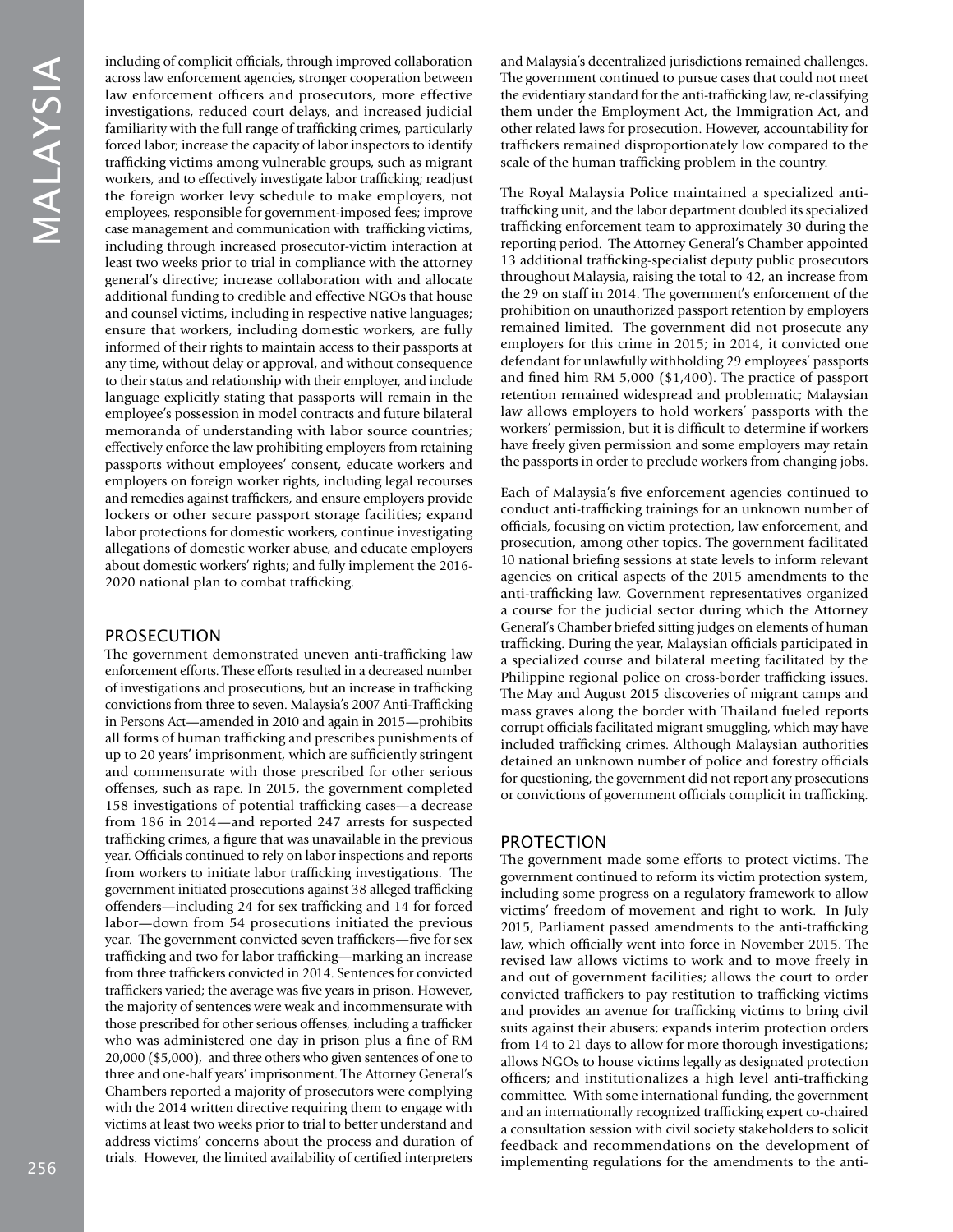trafficking law, focusing on legal changes allowing trafficking victims to live and work outside of government facilities. The government then hosted two subsequent consultation sessions with civil society. In an unprecedented effort, the government shared the full text of draft implementing regulations with more than 40 invited participants in advance of each consultation session and collaborated with NGOs and international organization representatives to make edits to the drafts during the last two sessions.

The Ministry of Home Affairs completed the implementing regulations in March 2016; however, they were not officially in effect at the close of the reporting period, as they awaited formal adoption and publication in the official gazette. The final version of the draft regulations reflected some international best practices and NGO input. Additional consultations with civil society stakeholders are required to address remaining operational issues, including limitations on certain nationalities working in specific sectors, accountability for providing medical screenings and risk assessments, and the role of NGO protection officers. If fully implemented, the 2015 amendments to the anti-trafficking law would allow all trafficking victims including foreigners—who received a protection order to stay at a government facility in Malaysia, to work, and to come and go freely from government or NGO facilities, pending a medical screening and risk assessment.

During the reporting period, the government collaborated with an international hotel chain to identify employment opportunities for trafficking victims and advertised the positions to more than 100 trafficking victims in government facilities. Nine accepted the offer during the reporting period. Many who declined participation cited preferences to return to their respective countries of origin or dissatisfaction with the salary offered by the hotel chain, which was nearly double the Malaysian minimum wage. The government issued work permits for four trafficking victims and arranged medical screenings for the remaining five, who awaited the issuance of their work permits at the end of the reporting period. In these cases, the government identified and removed administrative obstacles that make hiring a foreign worker a complicated and protracted process. Two of the four newly employed trafficking victims left their jobs a few weeks after beginning work. The government presented this employment offer to newly identified trafficking victims and other shelter residents on a regular basis, yet many women continued to decline the opportunity.

The government reported independent law enforcement agencies followed standardized procedures to identify trafficking victims. Officials initiated labor trafficking investigations after labor inspections and workers' reports of non-payment of wages. In 2015, the government identified 1,386 potential trafficking victims, of which it confirmed 305 as trafficking victims, on par with 303 identified victims in 2014. The victims were mainly Vietnamese and Indonesian, followed by Filipino and Thai nationals. The government did not always proactively screen the vulnerable migrant worker population for indicators of trafficking, which left an unknown number of potential victims unidentified and without proper care. The anti-trafficking law provides trafficking victims immunity from immigration offenses. Potential trafficking victims who denied they had been subjected to trafficking or whose employers confiscated their documents were sometimes detained, deported, or charged with immigration offenses.

During the year, most trafficking victims were housed in government facilities as part of a court-ordered 21-day interim protection order (for suspected trafficking victims) or a subsequent 90-day protection order (for certified trafficking victims). The longest recorded stay during the year was seven months. Many victims preferred to immediately return to their home countries and, in a few cases, some foreign embassies sheltered victims in order to expedite their repatriation and provide an alternative to being housed in Malaysian government facilities. Although the law permits victims to testify remotely, authorities generally expected victims to remain in-country pending trial proceedings. In an effort to avoid protracted criminal proceedings and return home more quickly, many victims were unwilling to testify against their traffickers. Reports alleged traffickers threatened victims or bribed them with outof-court settlements.

The Ministry of Women, Family, and Community Development maintained seven facilities to house trafficking victims four for women, one for men, and two for child trafficking victims. The government provided basic services to those staying in its facilities, including food, medical care, social and religious activities, and security; NGOs provided some victim rehabilitation and counseling services in most shelters, typically without government-allocated funding. During the reporting period, Malaysian officials negotiated a cooperative agreement to provide a local NGO service provider with RM 44,000 (\$11,000) to conduct therapeutic activities at the government's trafficking shelter in Kuala Lumpur. Victims could make phone calls at least once per month and more often when shelter capacity was not maximized. The government maintained its allocation of RM 4,000,000 (\$1,000,000) to the Ministry of Home Affairs and RM 4,600,000 (\$1,150,000) to the Ministry of Women, Family, and Community Development to operate government facilities for trafficking victims in 2015.

### PREVENTION

The government modestly increased efforts to prevent trafficking. Malaysia's anti-trafficking council (MAPO) was headed by the home affairs ministry and included representation from five enforcement bodies, other government entities, and two NGO representatives. It met monthly and was active in coordinating interagency anti-trafficking efforts. The cabinet convened one meeting to discuss human trafficking issues during the reporting period and separately approved the implementing regulations for the anti-trafficking law; it held four meetings during the previous year. The government drafted a national action plan spanning 2016-2020 to supersede its 2010-2015 plan. The government's anti-trafficking awareness campaigns continued to highlight criminal penalties associated with commercial sexual exploitation. The government produced and aired 6,447 public service radio broadcasts and 1,347 television segments during the reporting period, an increase from 3,947 and 1,179 announcements, respectively, in 2014. It also disseminated 50,000 informational booklets on trafficking via 139 information centers around the country. Public statements on flights arriving from source countries warned of severe punishments under the anti-trafficking law. Media frequently covered trafficking-related news, although often conflating it with migrant smuggling. The home affairs ministry continued outreach to electronics companies and other Malaysian employers on trafficking issues, including at the Malaysian Employer's Federation Academy Symposium in October 2015; in 2014, it targeted 100 companies in the electronics industry in Penang, Shah Alam, and Johor to sensitize strategic public fora on forced labor indicators, such as passport retention. The government co-organized with international anti-trafficking organizations a regional workshop in Kuala